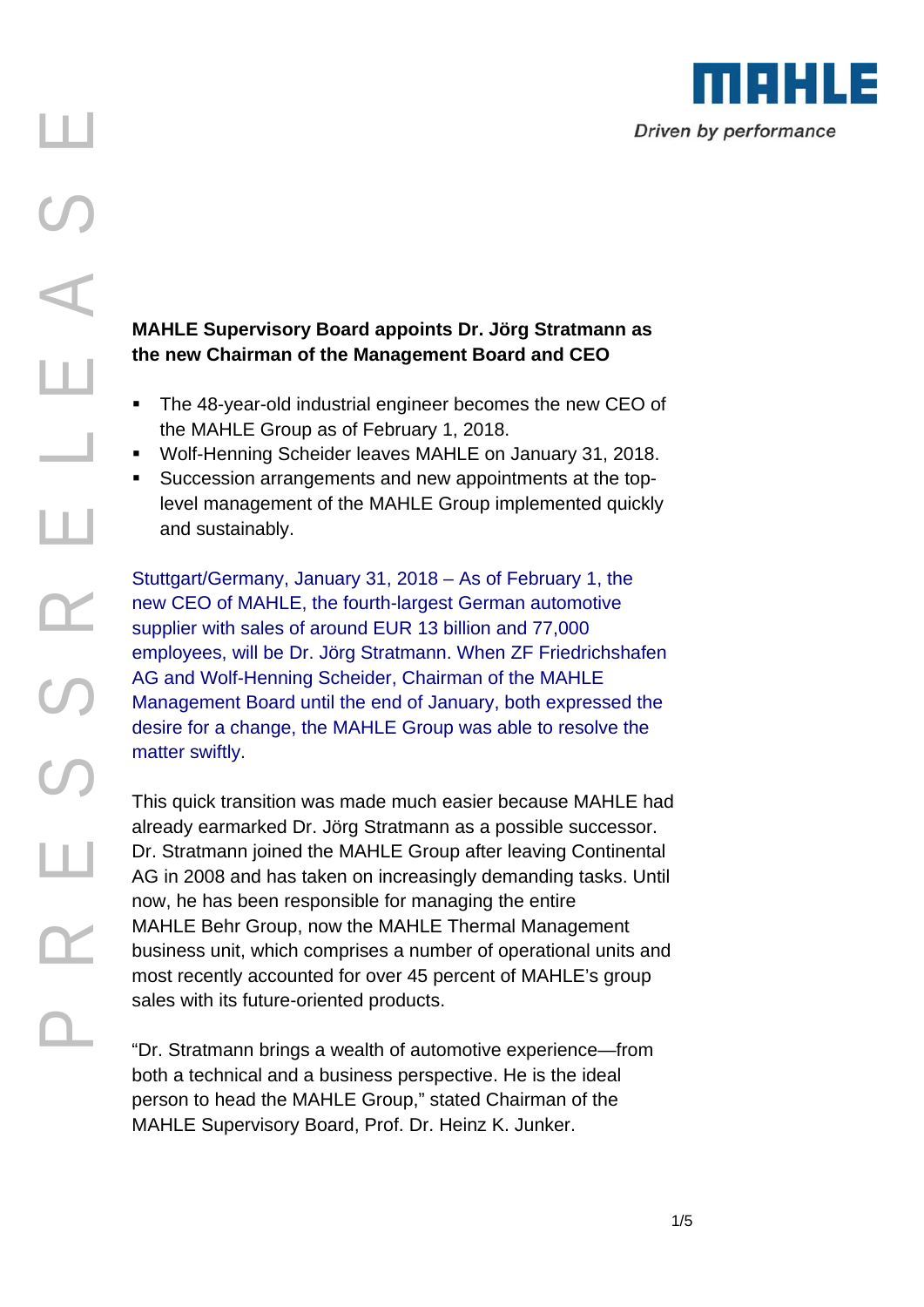

Following in his footsteps is Bernd Eckl (50), who since April 1, 2017, has been a Member of the MAHLE Management Board with responsibility for the Engine Systems and Components business unit, which generates around 22 percent of MAHLE's group sales. Bernd Eckl joined MAHLE from Getrag at the start of 2017 and rapidly made an outstanding contribution with his excellent teamwork within the MAHLE Management Board.

Georg Dietz (54) has been appointed a Member of the MAHLE Management Board for the Engine Systems and Components business unit. He has worked at MAHLE for 28 years and has demonstrated his technical and international competence in a wide variety of roles and with long deployments abroad.

MAHLE would like to wish the departing Chairman of the MAHLE Management Board, Wolf-Henning Scheider, who steps down on January 31, 2018, all the best and much success in his future role. "Our thanks go to Mr. Scheider above all for his intensive work during the transformation process that is currently affecting the whole automotive industry," commented Prof. Junker.

"I firmly believe that with these personnel changes and new appointments we have made the right choices to guarantee a sustainable setup within the top level of management at the MAHLE Group. It is particularly important to me that we further focus on the ongoing technological development of MAHLE's product portfolio. With the top management team at the head of the group, we are sure to succeed. I would particularly like to thank all shareholders and the members of the group's boards and committees, including those on the employee side, of course, who have helped us to make these time-critical decisions with the necessary urgency. Without this intensive cooperation at all levels, such a prompt solution would not have been possible," added Prof. Junker.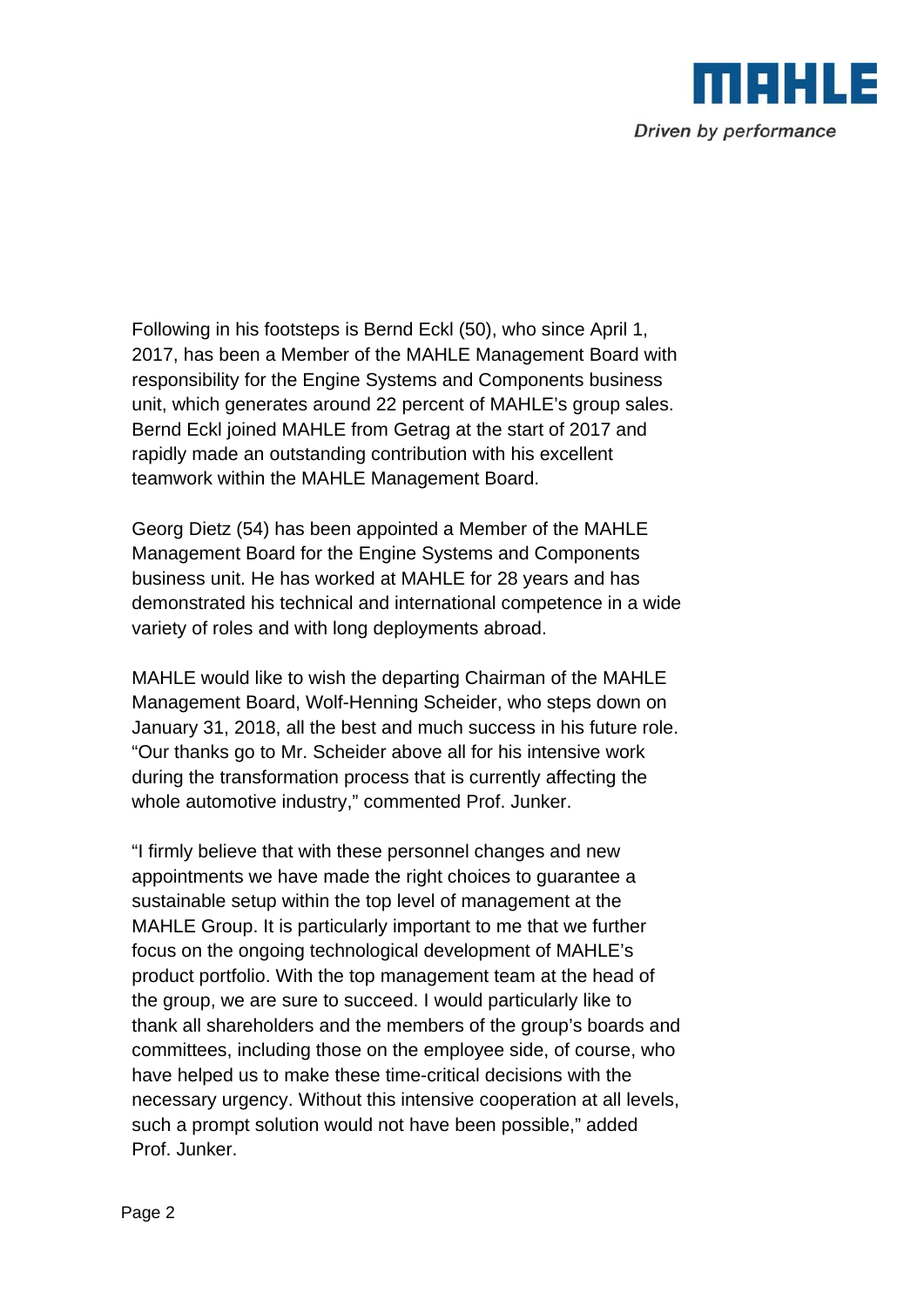

# **Dr. Jörg Stratmann**

Born in 1969 in Münster/Germany, Jörg Stratmann studied industrial engineering with a specialization in mechanical engineering at the Technical University of Berlin after graduating from high school. He began his professional career in the Controlling department at Siemens Automobiltechnik in Regensburg/Germany. After earning his doctorate in 2000, he took on roles in the USA, Italy, and Romania with Siemens VDO. In Romania, he was responsible for the management of the national company as well as that of the development center and the electronics plant.

In 2006, he returned to Regensburg as Head of the Electronic Control Units for Gasoline Engines segment. Just over a year later, Siemens VDO was acquired by Continental AG, and he became Head of the Commercial Vehicles customer segment. In 2008, he moved to Stuttgart/Germany to join the MAHLE Group. As a Member of the Management Committee, he was initially responsible for the Liquid Management Systems product line, and he then took over the management of Automotive Sales and Application Engineering from May 2009. In February 2013, he joined the Management Board of the MAHLE Behr Group, and he assumed the role of Chairman in July 2013. In 2014, he was also appointed to the Management Board of the MAHLE Group, and since then he has been responsible for the Thermal Management business unit.

# **Bernd Eckl**

Bernd Eckl was born in 1967 in Lauterbach/Germany. In 1991, he graduated as a mechanical engineer from the Darmstadt University of Applied Sciences in Germany. From 1992, he worked in various roles at Mannesmann VDO AG before moving to GETRAG GmbH & Cie KG in 2000 as a Member of the Management Board and Head of Purchasing. He became a Member of the Management Board of GETRAG International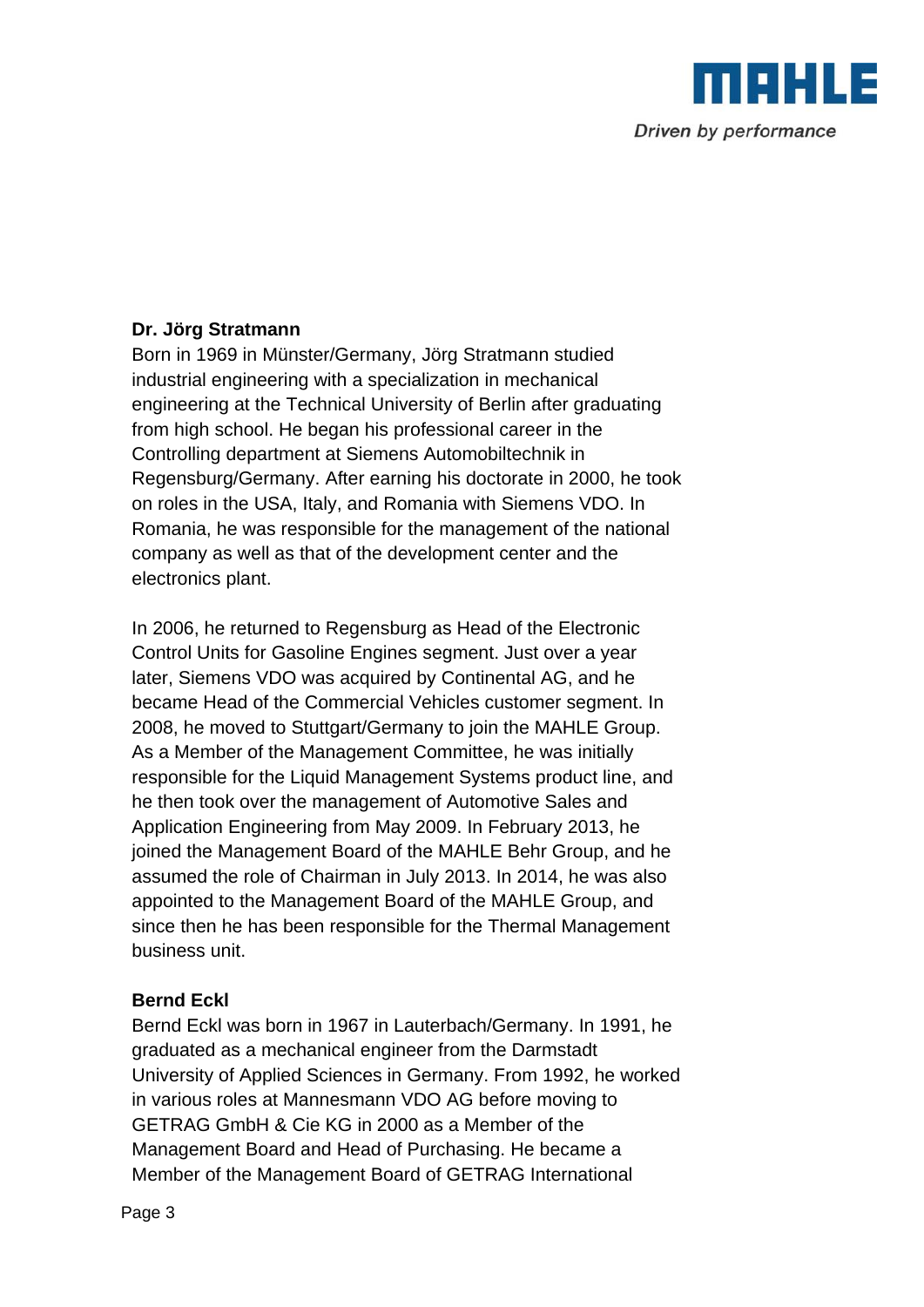

GmbH in 2004 and a Member of the Corporate Management Board and Executive Vice President of GETRAG International GmbH in 2012.

Since 2017, Bernd Eckl has been a Member of the MAHLE Management Board and until now has been responsible for the Engine Systems and Components business unit as well as for group-wide quality management, safety at work, and environmental management.

### **Georg Dietz**

Georg Dietz was born in 1963 in Stuttgart/Germany. He graduated as an engineer from RWTH Aachen University in Germany in 1988. He has held various roles at MAHLE since 1989, including Managing Director Production at MAHLE Metal Leve S.A. in Brazil between 2001 and 2003, where he was responsible for three production plants. From 2004, he was head of the pistons product line in South America and took on the global leadership of the Valve Train Systems product line in 2008. Since 2009, he has managed the Europe organization of the Engine Components and Systems business unit.